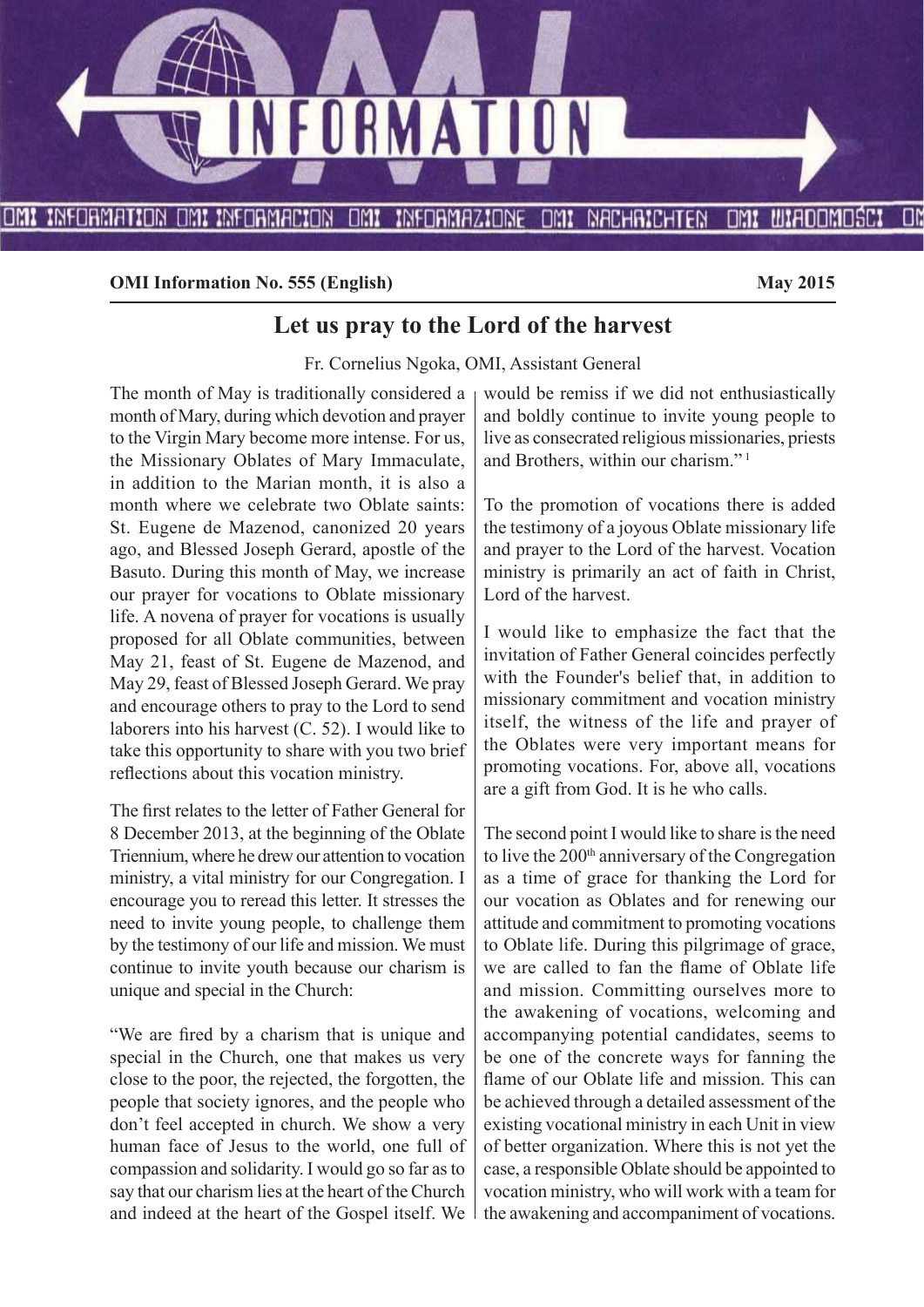Some Units and regions are in the process of organizing congresses on vocation ministry. I think it is a good way to stir up and maintain the flame of the vocation to Oblate missionary life and to remind the Oblates that each of us is responsible for vocation ministry by the example of our joy and our generosity.

At the level of the Congregation, the General Administration will organize a congress on vocational ministry as one of the events marking the 200<sup>th</sup> anniversary of our founding. It will take place in Aix en Provence, 8-16 July 2016. This is an important occasion for inviting the entire Congregation to give thanks to the Lord for our vocation and renew us in this important ministry for our life and our mission.

During this time of preparation for the  $200<sup>th</sup>$ anniversary of our Congregation, all Oblates are invited to renew themselves in their vocation to Oblate life and mission. The month of prayer for vocations takes on special meaning in this second year of the Oblate Triennium, devoted to formation and the vow of poverty. The difficulties and challenges we face in several Units of the Congregation in vocation ministry and the accompaniment of candidates make us aware of our poverty and invite us to trust in the Lord. Prayer is part of every ministry in favor of vocations; it enlightens it and supports it. Jesus himself asks us to pray "to the Lord of the harvest to send out laborers into his harvest" (Luke 10:2). The mission belongs to God; it is he who calls and sends those he wants. It is our responsibility to participate actively in the work of God through our prayer and our commitments. The novena of prayer for vocations proposed to us in this second year of the Oblate Triennium will help us to listen to and learn from Christ, the Lord of the harvest.

Pope Francis reminds us that vocation ministry is primarily a ministry on our knees, praying. We pray that through the intercession of Saint Eugene de Mazenod and Blessed Joseph Gerard, the Lord will renew us in our vocation and send other youth to join us as Missionary Oblates of Mary Immaculate.

<sup>&</sup>lt;sup>1</sup> Letter of the Superior General, Fr. Louis Lougen, OMI, on the Solemnity of the Immaculate Conception, 8 December 2013, in OMI Information, Number 539, December 2013.

| <b>Holy See</b>                                     |                                                       |  |  |  |  |
|-----------------------------------------------------|-------------------------------------------------------|--|--|--|--|
| <b>VATICAN</b>                                      | pledge of consolation and peace in the Lord.          |  |  |  |  |
| <b>Condolences of Pope Francis at the death of</b>  |                                                       |  |  |  |  |
| <b>Cardinal George</b>                              | <b>FRANCIS PP.</b>                                    |  |  |  |  |
| To the Most Reverend Blase Cupich                   | $(18$ April 2015 : http://www.news.va/)               |  |  |  |  |
| Archbishop of Chicago                               |                                                       |  |  |  |  |
|                                                     | <b>VATICAN</b>                                        |  |  |  |  |
| Saddened to learn of the death of Cardinal          | <b>Oblates took part in International Congress</b>    |  |  |  |  |
| Francis E. George, Archbishop Emeritus of           | of Formators                                          |  |  |  |  |
| Chicago, I offer heartfelt condolences to you       |                                                       |  |  |  |  |
| and to the clergy, religious and lay faithful of    | "To live in Christ according to the form of life"     |  |  |  |  |
| the Archdiocese. With gratitude for Cardinal        | of the gospel" was the theme of the International     |  |  |  |  |
| George's witness of consecrated life as an Oblate   | Congress of Formators for Consecrated Life,           |  |  |  |  |
| of Mary Immaculate, his service to the Church's     | organized by the Congregation for Institutes          |  |  |  |  |
| educational apostolate and his years of episcopal   | of Consecrated Life and Societies of Apostolic        |  |  |  |  |
| ministry in the Churches of Yakima, Portland and    | Life (formerly the Vatican office for Religious       |  |  |  |  |
| Chicago, he joins you in commending the soul of     | Life), held in Rome as an activity of the Year of     |  |  |  |  |
| this wise and gentle pastor to the merciful love of | Consecrated Life, on 7-11 April 2015.                 |  |  |  |  |
| God our heavenly Father. To all who mourn the       |                                                       |  |  |  |  |
| late Cardinal in the sure hope of the Resurrection, | The numbers give us a hint at the size and importance |  |  |  |  |
| I cordially impart my Apostolic Blessing as a       | of the event: 1,300 formators participated, from      |  |  |  |  |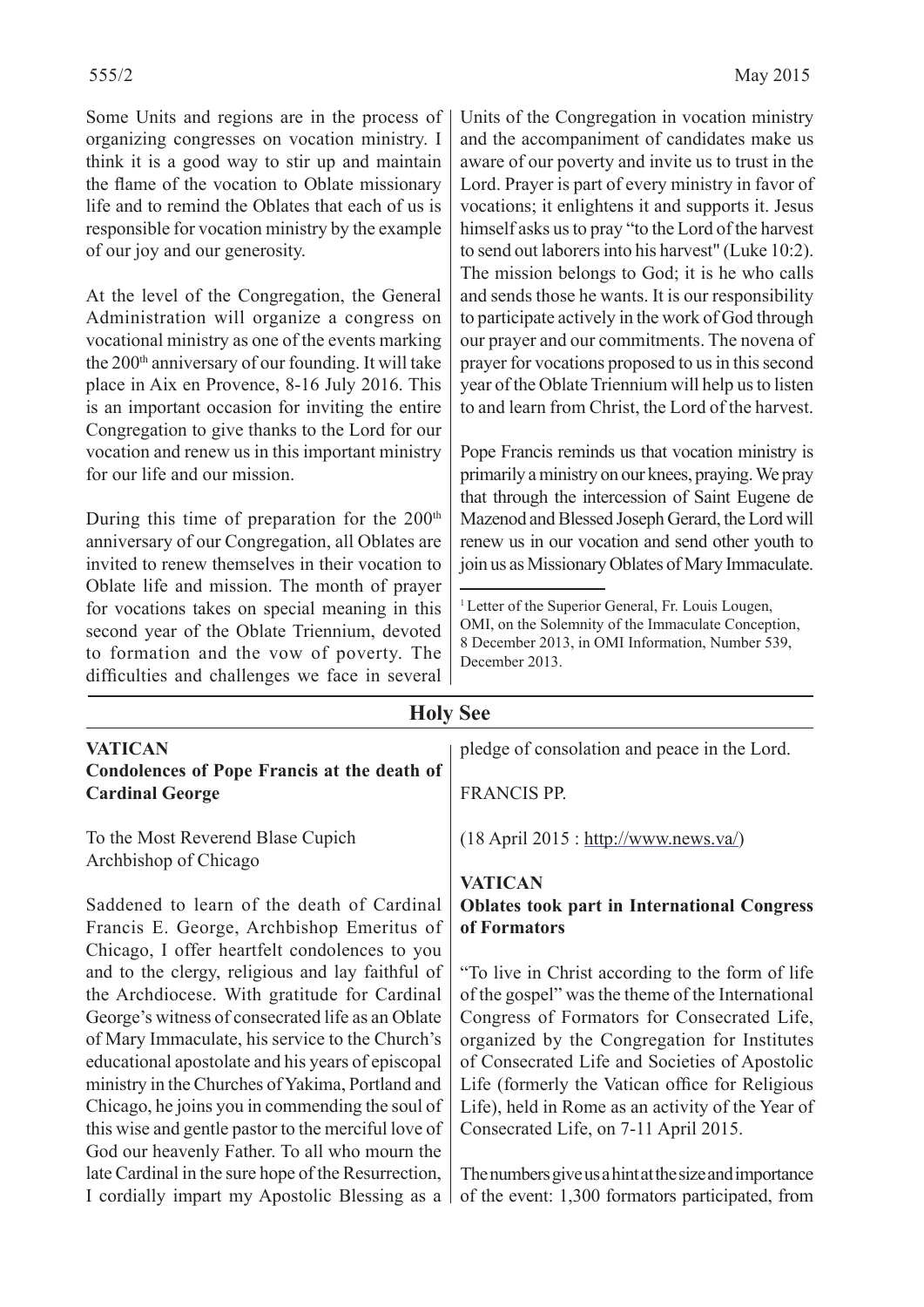108 different countries, representing some 450 charisms or religious families.

The demand was so overwhelming that the organizers were forced to limit the number of participants, using as criteria the number of members of each institute. We Oblates were given 11 places, allotted to the following formators: Mario BRANDI, Joaquín MARTÍNEZ and Jude SAPARAMADU from the International Roman Scholasticate; Giuseppe RUBINO and André M. NDÉNÉ (Mediterranean Province); Jószef WCISŁO and Wojciech POPIELEWSKI (Poland); Ronald LAFAMBROISE (United States); Gaby KINZE (Congo); Norbert WILCZEK (Province of Central Europe); and Joseph PHIRI (Zambia) from the scholasticate in Cedara, SA.

During his audience with the participants on 11 April, Pope Francis told them: "Consecrated life is beautiful; it is one of the most precious treasures of the Church, rooted in the baptismal vocation. So it's good to be formators, because it is a privilege to participate in the work of the Father, which is to form the heart of the Son in those whom the Spirit calls. Sometimes one can feel that this service is a burden, as if it were taking us away from something more important. But that's a deception, it's a temptation. The mission is important, but it is equally important to form for the mission, to form for the passion of the proclamation, to form for the passion of going everywhere, into every corner, to proclaim to everyone the love of Jesus Christ, especially to those who are alienated, to proclaim it to the little ones and to the poor, and also to let oneself be evangelized by them. All of this requires a solid base, a Christian structure

in Rome when he was there. He was a brother

of the personality which families themselves rarely can give these days. And that increases your responsibility."

#### **VATICAN Six Oblate bishops "ad Limina Apostolorum"**

The Vatican news service announced that on 24 April 2015, the Holy Father had received the bishops of two African nations in their "ad Limina Apostolorum" visit. A list of the bishops present makes it clear that the vast majority of the Episcopal Conferences of both Namibia and Lesotho are Oblates of Mary Immaculate. Of the seven bishops at the meeting, only one of the bishops from Lesotho is not an Oblate. Present for the visit which they must make every five years were: (from Namibia) Archbishop Liborius Ndumbukuti NASHENDA, O.M.I., of Windhoek; Bishop Philipp PÖLLITZER, O.M.I., of Keetmanshoop; Bishop Joseph Shipandeni SHIKONGO, O.M.I., Vicar Apostolic of Rundu; (from Lesotho) Archbishop Gerard Tlali LEROTHOLI, O.M.I., of Maseru; Bishop Augustinus Tumaole BANE, O.M.I., of Leribe; Bishop John Joale Tlhomola, of Mohale's Hoek; and Bishop Joseph Mopeli SEPHAMOLA, O.M.I., of Qacha's Nek.

Pope Francis concluded his talk to the bishops: "I urge you, finally, to persevere as men of deep and constant prayer, in the way of Blessed Joseph Gerard, who listened to the promptings of the Holy Spirit in all matters. Prayer precedes and leads to authentic evangelization… When the Church summons all Christians to constantly take up anew the task of evangelizing the world... she is showing us the path to our deepest happiness."

the history of our Congregation and Francis

#### **CENTRAL GOVERNMENT Fr. General comments on death of Cardinal George** Cardinal Francis George always maintained a close connection with the Oblates. His visits to the provincial house in D.C. were frequent, and, when his health was good, he always stayed with us. He always came to the General House among us, and we were accustomed to calling him Francis and to banter and argue with him, especially some of his former students! I don't think he would want us now to be sitting around singing his praises! He assisted the Superior General, Father Fernand JETTÉ, for twelve years as Vicar General. It was a most remarkable and delicate time in

## **General Administration**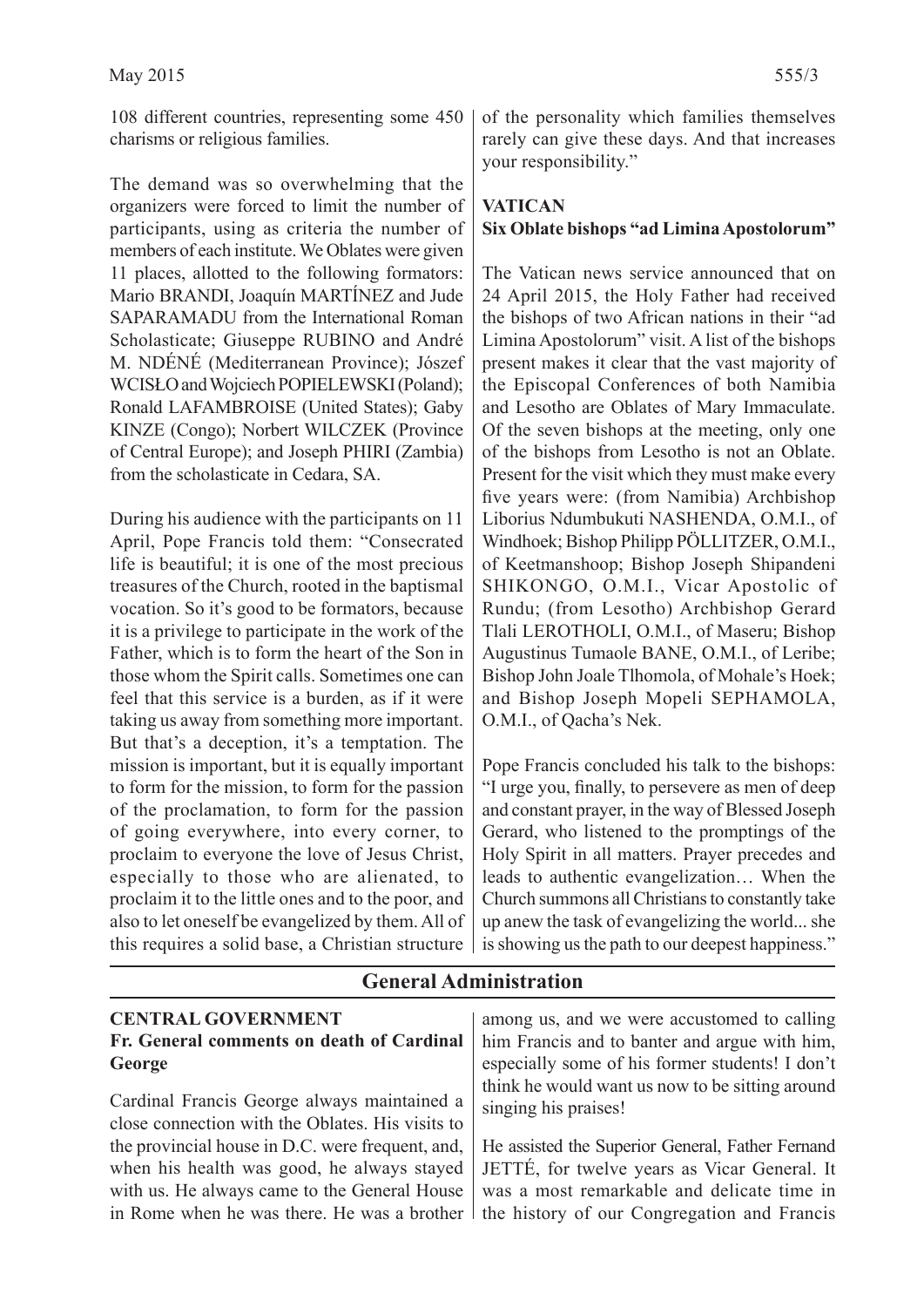supported and collaborated closely with Fr. Jetté. His support for improving first formation and vocations at that critical moment was against the current of the times. Another prophetic act was initiating the Congregation's efforts for a Justice and Peace Committee at the level of the General Administration. He oversaw a new edition of "Oblate Prayer", a post-Vatican II reformulation of the "Vade Mecum" of prayer that was used by Oblates. This was done at a time in which traditional practices of prayer were on the wane, and it was a call to all the missionaries to renew their lives of prayer in the spirit of the Oblate charism.

When Francis came to the 2010 General Chapter of the Congregation, he made an important, off the record, intervention. He mentioned how some of those prayers from the Congregation's past continued to be a part of his spirituality, prayers like that in the morning to the Blessed Trinity, an inheritance we have received from the Sulpician and French school of spirituality. Recently, we read about the testimony of a lay person who said Francis prayed the Sulpician prayer "O Jesus living in Mary" every day. Another important insight he shared with us concerned the Chapter theme, "a profound personal and communal conversion to Jesus Christ". He said it was truly a courageous theme for a General Chapter. Then he reminded us, "The conversion to Christ that you are being called to live is conversion to Jesus Christ crucified; always keep that in mind." That points us to Saint Eugene de Mazenod's experience before the crucifix on Good Friday.

I think the three passions of Saint Eugene de Mazenod, our Founder and Father, were also the passions of Francis. These are: passion for Christ; passion for the Church; and passion for the poor. His missionary vocation as an Oblate shaped Francis' life, and, as bishop, his "Oblate DNA" guided his heart. Francis was passionate about Christ, and his life as an Oblate, a priest and a bishop was a life in Christ. He saw the world through the eyes of Christ the Savior, a world loved by God who gave his only Son to save it. We know Francis' passionate love for the Church was unconditional, and he poured himself out for the Church in zealous activity. His passionate love for the poor was always present in his outreach to the homeless, to children, to minorities, to immigrants and refugees. His love was not simply sentimental but concretized in action for justice and peace. His ministry to the poor, and his simple way of being with the poor, were never about attention for himself, but, in the spirit of Saint Eugene, he did it for God's glory.

With hard work, solid dedication and no fanfare, Francis sought, by God's grace, to live entirely for the Kingdom, and, as Saint Eugene exhorted his Oblates, he sought to be holy, to become a saint. Again, this was not for show or for applause, but was a personal commitment and a truly interior road in the spirit of Saint Eugene de Mazenod, only for God's glory.

In the name of the entire Congregation I would like to express our condolences to Archbishop Blaise Cupich and the Archdiocese of Chicago. I also extend our deepest sympathies to Francis' sister, Margaret, and all the members of Francis' family. Finally, in a special way, the Missionary Oblates of Mary Immaculate express our condolences to Father Daniel Flens and our gratitude to him for his service and watchful care for Francis for so many years. May God bless you, Father Dan!

Francis, our brother, rest in peace! Praised be Jesus Christ and Mary Immaculate!

#### **GENERAL HOUSE A monument restored**

It is a known fact that the International Roman Scholasticate was situated for nearly seventyfour years (1887-1961) at Via Vittorino da Feltre, near the Colosseum in Rome. The heart of Saint Eugene was kept there and the scholastics used to pray there every night before going to bed. In 1908 a tabernacle-like monument in marble was erected to guard the heart in a worthy manner. It was a reproduction of the mission church in Aix.

Today the heart of St. Eugene is revered in a side chapel of the General House at via Aurelia 290. Following the departure from via Vittorino da Feltre in 1961, the monument was transferred to the new General House, and forgotten in the basement. Fr. Roberto SARTOR recently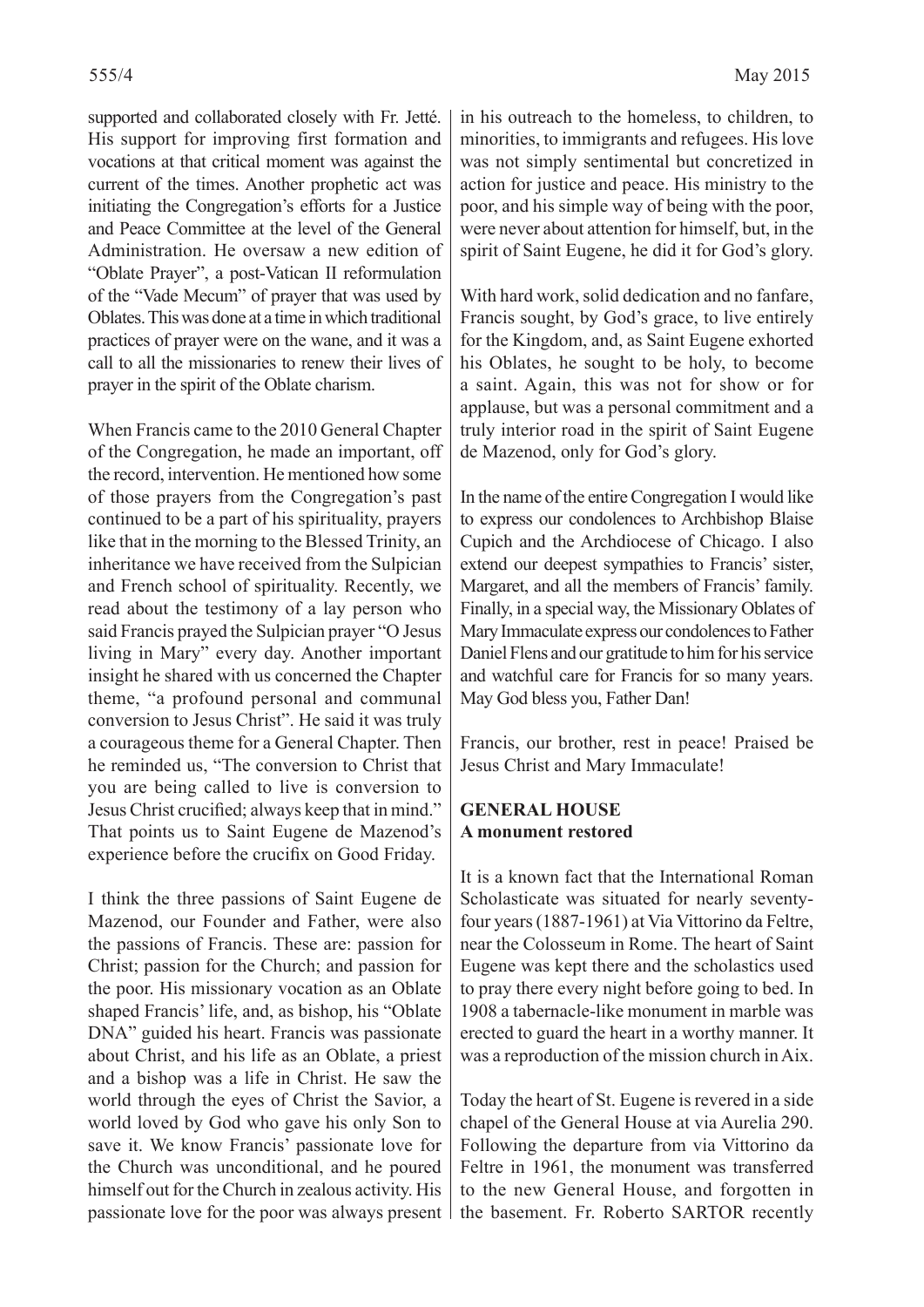rediscovered it and Mr. Ioan Bejan, an expert | seen in all its glory in the garden of the General Romanian mason has rebuilt it. It can now be | House. Nice idea! Ad perpetuam rei memoriam!

#### **Canada-United States UNITED STATES Francis Cardinal George, OMI: 1937-2015** Francis Cardinal GEORGE, Archbishop-emeritus of Chicago and former Vicar General of the Oblates of Mary Immaculate, died on 17 April 2015, at his home. He had suffered from cancer since 2006 and officially retired as Ordinary of Chicago in November 2014. Here is the statement of Cardinal George's successor, Archbishop Blase Cupich, a few hours after the Cardinal had died: "A man of peace, tenacity and courage has been called home to the Lord. Our beloved Cardinal George passed away today at 10:45 a.m. at the Residence. "Cardinal George's life's journey began and ended in Chicago. He was a man of great courage who overcame many obstacles to become a priest. When he joined the priesthood he did not seek a comfortable position, instead he joined a missionary order, the Oblates of Mary Immaculate, and served the people of God in challenging circumstances – in Africa, Asia and all around the world. "A proud Chicagoan, he became a leader of his order and again traveled far from home, not letting his physical limitations moderate his zeal for bringing the promise of Christ's love where it was needed most. When he was ordained a bishop, he served faithfully, first in Yakima, where he learned Spanish to be closer to his people. He then served in Portland, where he asked the people to continue to teach him how to be a good bishop. In return, he promised to help them become good missionaries. "Cardinal George was a respected leader among was the only course consistent with our beliefs. and offered his counsel and support to three congregations. In this way, he contributed to the governance of the Church worldwide. challenges brought about by cancer. loving. This is the surest way to honor his life and celebrate his return to the presence of God. George rest in peace." Francis Eugene George was born in Chicago in 1937. He suffered polio at the age of 13 the first years of ministry as a philosophy professor

the bishops of the United States. When, for example, the church struggled with the grave sin of clerical sexual abuse, he stood strong among his fellow bishops and insisted that zero tolerance

"He served the Church universal as a Cardinal Popes and their collaborators in the Roman

"Here in Chicago, the Cardinal visited every corner of the Archdiocese, talking with the faithful and bringing kindness to every interaction. He pursued an overfull schedule-- always choosing the church over his own comfort and the people over his own needs. Most recently, we saw his bravery first hand as he faced the increasing

"Let us heed his example and be a little more brave, a little more steadfast and a lot more

"As we celebrate in these Easter days our new life in the Risen Lord, join me in offering comfort to Cardinal George's family, especially his sister, Margaret, by assuring them of our prayers, thanking God for his life and years of dedication to the Archdiocese of Chicago. Let us pray that God will bring this good and faithful servant into the fullness of the kingdom. May Cardinal

and consequently, was not able to attend the archdiocesan major seminary. Instead, he entered the Oblates' St. Henry's Seminary in Belleville, Illinois. It was there that he felt the call to religious missionary life; he professed his first vows as an Oblate in 1957. Ordained a priest in 1963, he spent and formator of young Oblates. In 1973, he was named provincial of the former Central Province and a little over a year later, he was elected Vicar General at the Chapter of 1974. He was 38 years old at the time and according to some Oblates who were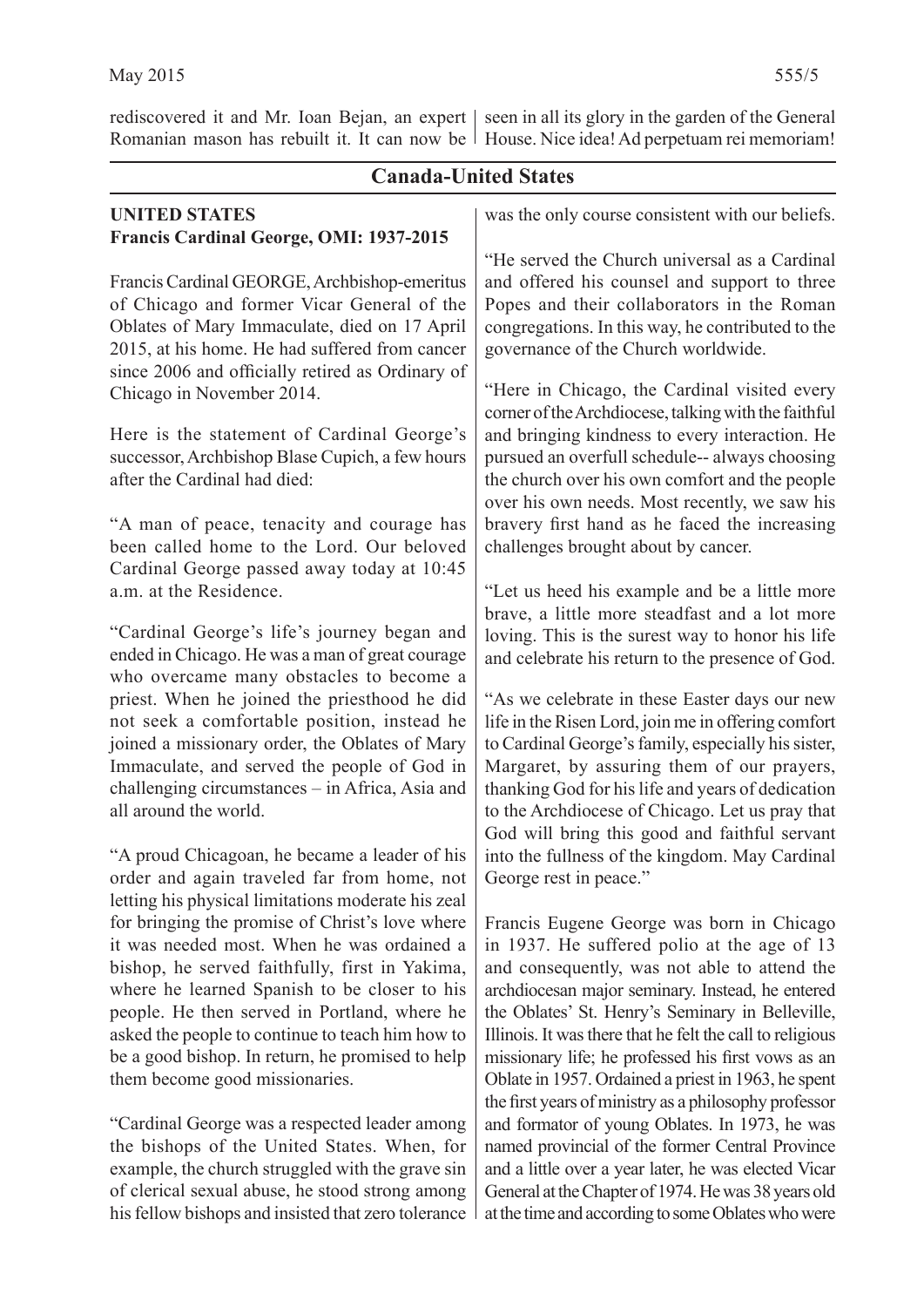present at that Chapter, he was hand-picked by the new Superior General, Fr. Fernand JETTÉ whose student he had been at the scholasticate in Ottawa.

While he was Vicar General, he traveled to many provinces and delegations of the Congregation. This worldwide view of the Church served him well when he was named a Bishop and a Cardinal in later years.

In 1990, Pope St. John Paul II named him Bishop of Yakima, Washington, a region that had been served by some of the first Oblates sent to the United States by St. Eugene de Mazenod in 1847. In 1996, he became the Archbishop of Portland, Oregon, and in 1997, he was asked to move once again, to become the archbishop of the city of his birth. In January 1998, Pope St. John Paul II elevated him to the College of Cardinal; his titular church was San Bartolomeo all'Isola in Rome.

His brother bishops in the United States Conference of Catholic Bishops elected him their Vice-President in 2004. From 2007 until 2010, he was the President of the Conference.

Many of those who were witnesses to his work and his talents considered him the most intellectually gifted U.S. bishop of his generation. Some even called him the "American Ratzinger" because of his sharp intelligence and ability to articulate the position of the Church and complex theological issues.

May he rest in peace.

## **UNITED STATES Teaching contemplation**

*For many years, Fr. William SHEEHAN, at one time the provincial of the former Eastern Province of the U.S. and also a formator for many years, has been teaching a method of contemplation, Centering Prayer, whose meaning was summarized by St. Gregory the Great at the end of the 6th century as "the knowledge of God that is impregnated with love." The Oblate was the subject of an article on the internet blog "Crux" (http://www.cruxnow.com).* 

If Father Bill SHEEHAN were your parish priest, the pews would be packed for every Mass. As it is, he's in huge demand all over the country to lead retreats where everyone sits for hours a day, eyes closed, in a silent prayer known as Centering Prayer. And his retreats are packed.

"He's the best of the best. There's a light in him and a sweetness and gentleness that you're very drawn to," says Nancy Nichols Kearns, a longtime Centering Prayer practitioner and volunteer with Boston's chapter of Contemplative Outreach, Centering Prayer's umbrella organization.

Bill Sheehan himself is more modest. "I just think people are searching for something deeper, and sometimes they don't even know how to articulate that," he said at home in Lowell, Massachusetts, where he is a priest with the Oblates of Mary Immaculate. "I'll be flying to a retreat wearing my Oblate cross, reading or preparing. Inevitably the person next to me will ask, 'Where are you going? What are you doing?' 'I'm going to a retreat center in Amarillo (Texas),' I'll say. 'Oh?' I'll tell them I'm a Catholic priest and I'm giving a retreat there and then, boom, Catholic, not Catholic, Christian or not, they want to know all about it."

There's a fascination there, a curiosity, maybe even a holy yearning like the one he finds among those making his retreats for a day, a weekend, a week or more. At the start of each retreat, he asks participants why they're there and what they're looking for. "They're looking for silence," Sheehan says. "And they're looking for a deeper relationship with God. There's just that attraction."

As someone who's felt that attraction, too, I'm amazed there aren't Centering Prayer groups in every Catholic parish around, particularly now, when we hear so much about the need to slow down, unplug, live "mindfully" in the moment, and meditate. Centering Prayer offers a path to all that. More important to Catholics, as its co-founder the Trappist monk Thomas Keating has said, it offers the chance to experience the presence of God — even if you're no paragon of perfection yourself.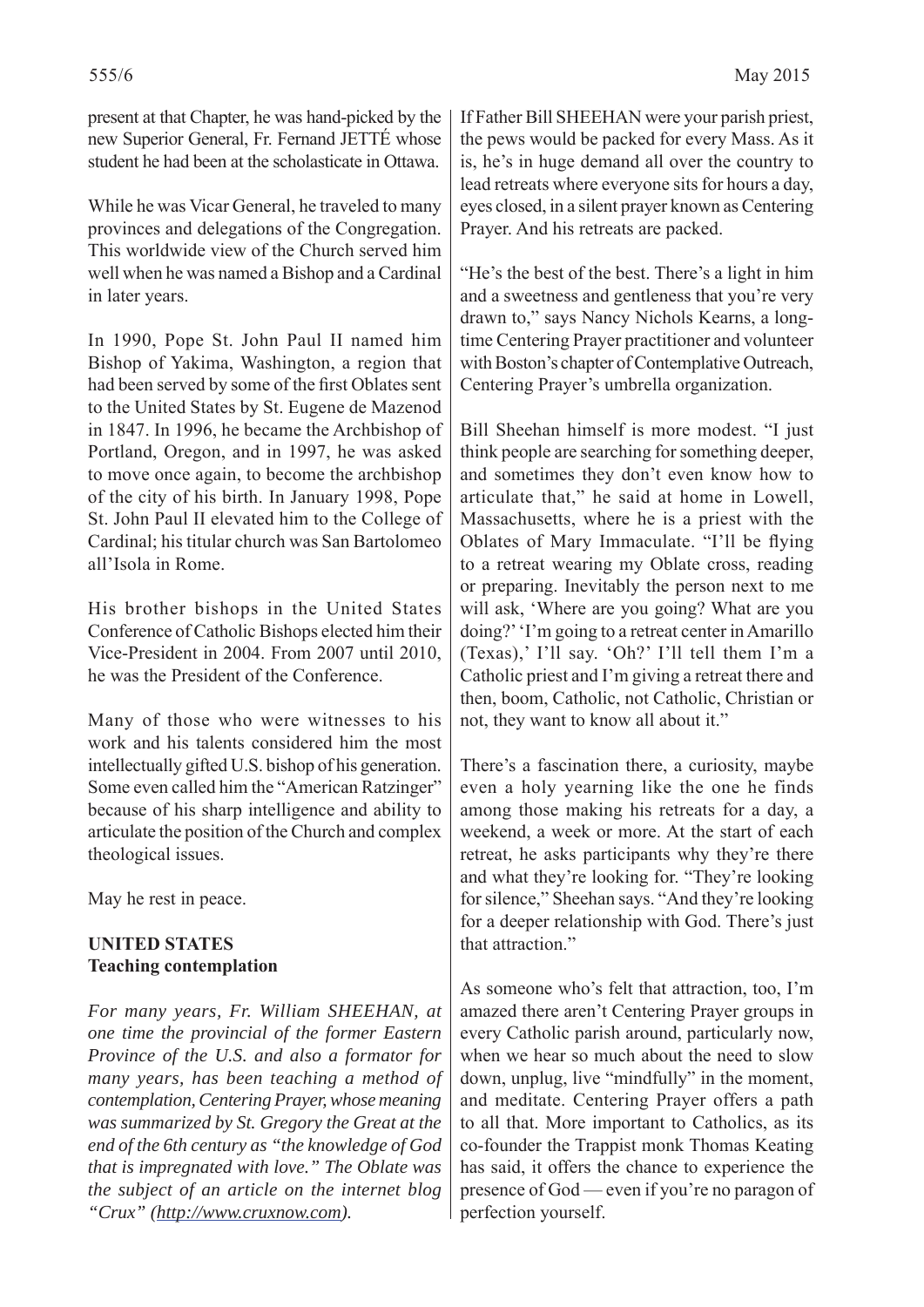Perhaps Centering Prayer has struggled in parish acceptance because it's relatively new and unknown to many priests. Or perhaps it's because the tradition-bound Catholic Church is not the first place would-be meditators would look for guidance.

Thus, in 1975, Centering Prayer was born. Sheehan met Keating and the prayer just a few years later. Keating was wondering then if laypeople, not just nuns and priests, could move into this tradition and invited Sheehan to join a small group at a 14-day retreat at the Lama Center in the mountains of New Mexico.

"Back then, there was no electricity, no indoor water, just outhouses and an outdoor shower. Inside at night it was all candles," Sheehan remembers. "For the first time, my life was reduced to utter simplicity, just the basics, and it was fine. Then to be plunged into the silence and several hours of prayer throughout the day, with Thomas (Keating), well, it was a very powerful experience."

That was more than 30 years ago. In 1986, Contemplative Outreach Ltd was formed to share the teaching of Centering Prayer. It is now practiced by tens of thousands in nearly 50 countries and, as I said, in a smattering of American Catholic parishes.

Sitting across from Sheehan in his Lowell office, I can see in his face and hear in his voice what decades of "showing up" has done for him and his own love story. I want what he's got.

Bill Sheehan is not far from 80 years old. He doesn't look it. His blood pressure is terrific, he tells me, another "fruit" of all that prayer. "How long can I do this?" he says, referring to flying all around the country giving retreats. "I don't have a clue. But I say that as long as I've got something on the calendar, I'm going to be okay. I've put dates down for 2016, and I've got some in 2017.

"Let me tell you: At my age, someone's always asking, 'Are you retired?' And I say, 'Not quite.' I tell them I'm spending most of my time hanging out with people who are searching for God." (By Margery Eagan. Full article at http://goo. gl/KX1kJm)

## **Africa-Madagascar**

#### **CAMEROON The crimes of Boko Haram**

*Fr. Raymond Pierre NANI is originally from North Cameroon. He grew up in the little town of Salak, at the foot of Mount Mandara, some 15 km from Maroua. Currently he is in France to study missiology and Islam; he recently completed a term as provincial of the OMI in Cameroon. Prior to that, he was at the prenovitiate in Mokolo, on the border with Nigeria. Here he speaks about the situation that has arisen because of violence by the Islamic sect Boko Haram in this part of Cameroon.* (In Audacieux pour l'Évangile, April 2015)

*How are the people living day to day in this situation caused by the violence of Boko Haram?*

In the mountains, the villages that are close to the border are under the protection of the army; that gives them a bit of courage. Elsewhere,

others had to leave to come to Mokolo where they have relatives. But they live in fear because they cannot move about freely, especially to go into their fields. And for the peasants, without their field, they are nothing! They are farmers with small fields. They live day and night in fear. What reassures them is the presence of the army. If there were no army, we cannot imagine how they would live!

In some villages, the army asked people to go, leaving only the military in order to identify better the enemy. Near Kolofata, people have hardly planted since it is not safe to have grass that could impede visibility growing in fields. Activity is slowing down. People hope that this will end one day but for now, it is really difficult. How can they survive if people do not cultivate the fields? This creates untold suffering. Tomorrow, what is going to happen with the shortage of millet, peanuts and beans? When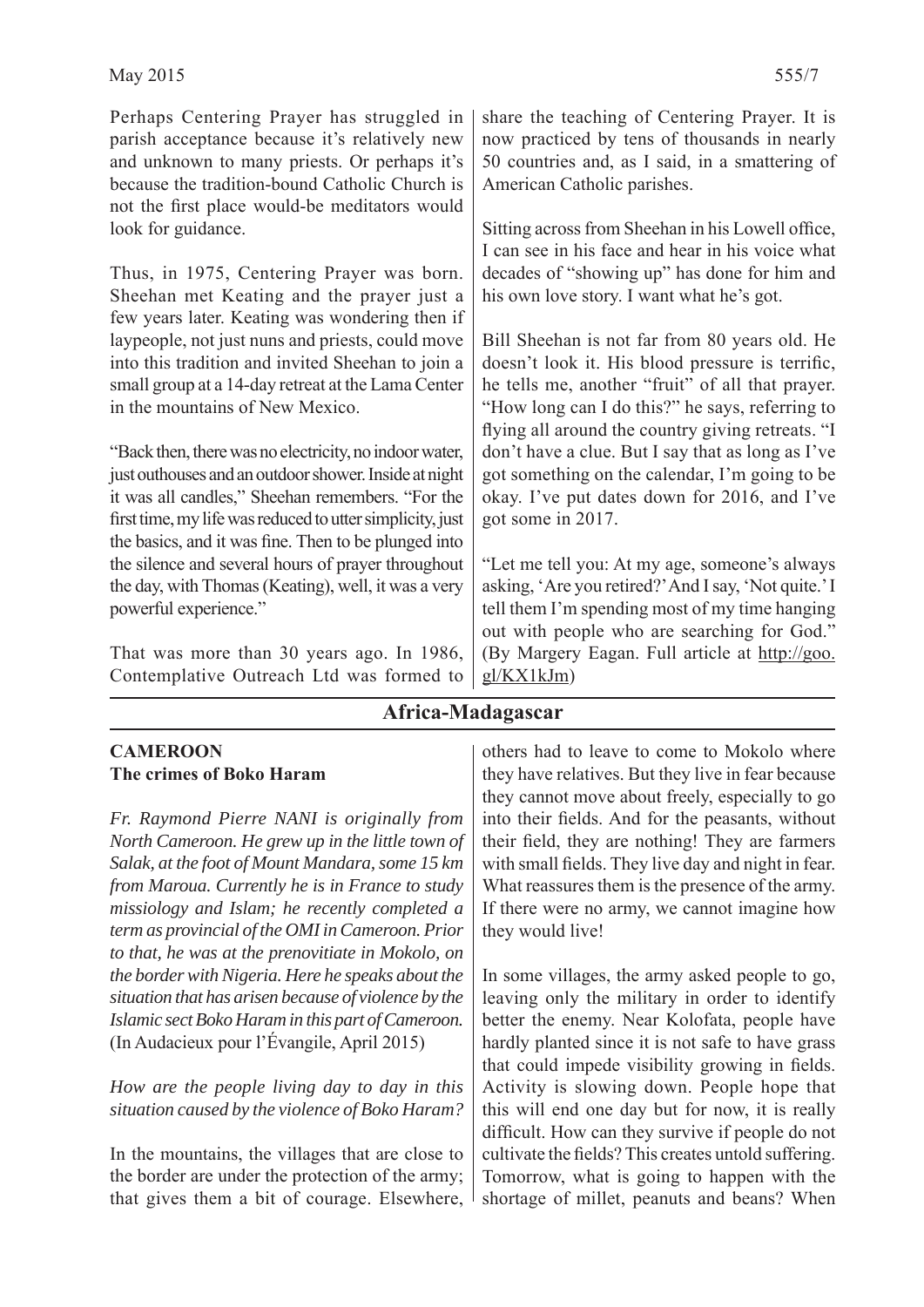the border was open, people improved their lives through Nigeria because everything was sold there!

### *What is the Church's position in this crisis?*

The arrival of exiles in Maroua created a shortage of staff. The diocesan clergy is forced to reorganize, but it's complicated. Some areas are inaccessible. Even motorcycles are prohibited. I think too about the two priests of Tokombéré. To go to celebrate, they must be accompanied by the military! For our simple mountain people who are afraid of a policeman on the road, you can imagine when they see the priest arriving with the military...!

For the feast of Christmas at Maroua, we were asked to anticipate the Midnight Mass. And can you imagine? At St. John, to get into the church, it was necessary to have police checking each person like they do at airports; this was astonishing for the people. They had never seen anything like it.

The Church is there; it's not crossing its arms. In some places like Kolofata or Nguétchéwé, people are there, but they are afraid that some suicide bombers from Boko Haram will arrive. That's how the Church is facing the departure of many missionaries. The missions are disrupted. What is there to do so as to continue supporting Christian communities? I see that the diocese suffering in this regard.

To this must be added the influx of Nigerian refugees. First they were settled in Catholic schools. Who could help these people, be sensitive to their situation? It took the local Church, the Diocesan Development Committee, to launch an international aid program. Initially, 300 or 400 people arrived. It was necessary to feed them before the CHR arrived. And now there are thousands and the CHR is there; the Church continues to help.

#### *And what about the Oblates?*

Thank God, the Oblates no longer have a major presence in the Far North. We do have

two parishes and a prenovitiate in Mokolo and a hospitality house and parish in Maroua. At Mokolo, movement is restricted. If they go to Maroua and if they want to take the bus back to Mokolo, after a certain hour, the buses no longer go into the city! It is difficult but they are managing! They have not said: we're leaving! They do their duties, they celebrate Mass, they go to the different sectors, they get together to share. I admire their courage; they are apostolic men. The Christians are there as well as the priests, although they are foreigners (Nigerians), like the diocesan priests! They carry on their ministry as if nothing had happened and that gives comfort to the Christian communities of the parish.

#### *Has this situation had an impact on relations between Christians and Muslims?*

I believe that it has not damaged the relationship that existed between Christians and Muslims, on the contrary! Boko Haram attacks both Muslims and Christians! Everyone is in the same situation. Both suffer the same way! This then gives us great understanding in our dialogue. Everyone ensures the security of the other. Whether Christians or Muslims, they saw the need to unite against this enemy they did not know. So between Christians and Muslims, one senses this sharing, this dialogue.

### **CAMEROON A Lenten pilgrimage**

Lent, a time of prayer, penance and sharing. Each individual lives it according to his spirituality, each group according to its charism and each parish according to its organization. Served by the Oblates since its creation in 1994, Christ Good Shepherd Parish in Gari-Gombo used to live Lent like any other time in the liturgical calendar of the Church. But Lent this year, 2015, had a quite different appeal; it was a very positive appeal as it aimed at bringing the faithful to live Lent differently. It was a Lent that was organized and planned by the solidly united pastoral team of Father Alojzy CHRÓSZCZ (pastor), Bro. Basil OBIEJE (scholastic in regency) and the Franciscan Sisters of the community of the Sacred Heart Missionaries (composed of three sisters).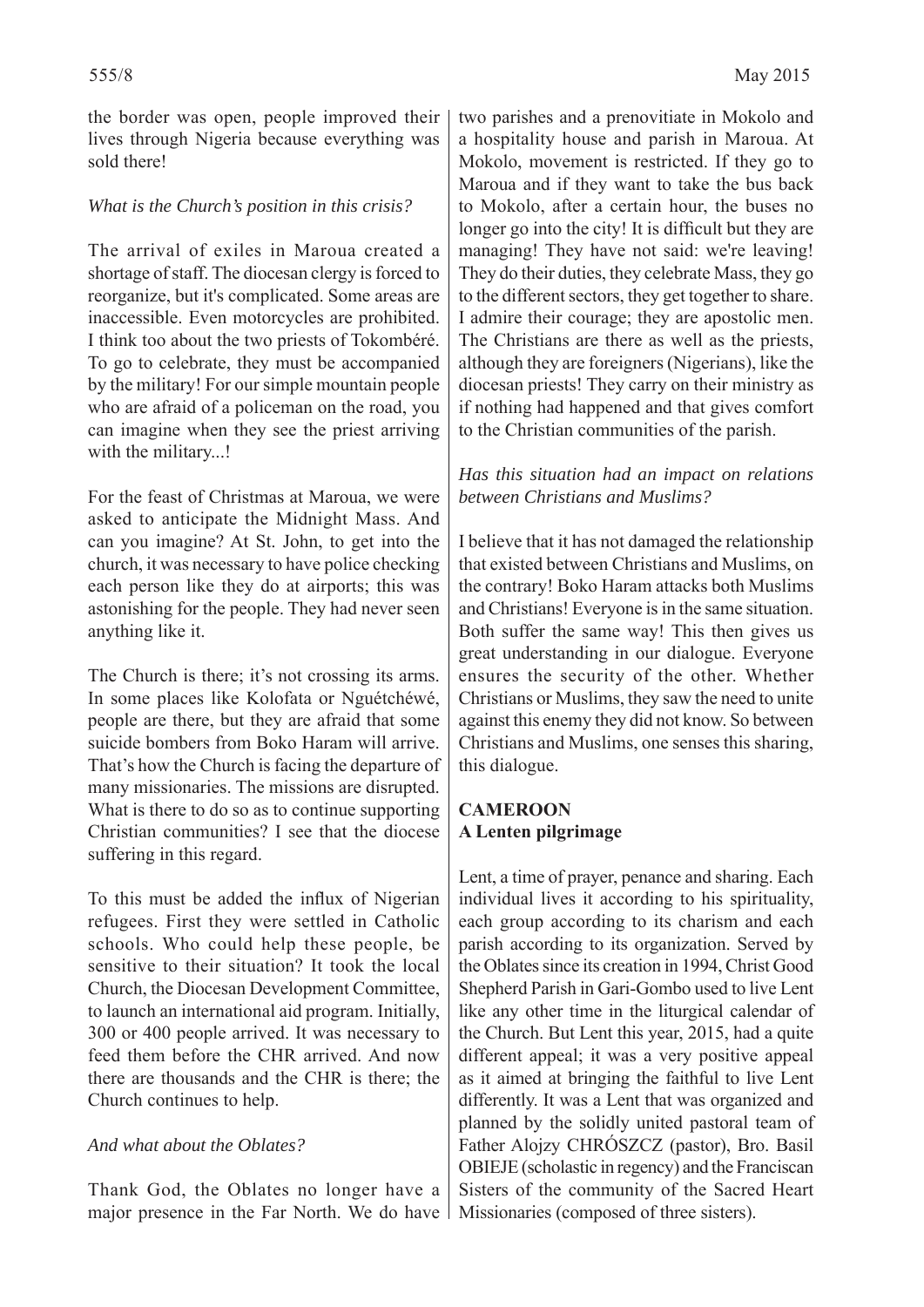For living a better Lent this year, the youth had, from their first meeting of the year, scheduled a pilgrimage for Lent. While the idea of pilgrimage was encouraged by the Brother, it was adopted by all the youth, approved by the pastor and lived by the whole parish.

On Friday, 13 March, the day of gathering the pilgrims in the parish, there were only 30 pilgrims registered! This figure already exceeded the number 20 originally forecast; so it was already worrisome.

Saturday, 14 March, a departure Mass began at 6:00, presided by the parish priest. Before the end of the Mass, we had 60 pilgrims (one could not send anyone away). There were youth, nursing mothers, fathers and even the elderly, over 60 years old. At 7:30, Father gave the departure blessing and the pilgrims, supervised by Brother Basil and Sister Renée Manka Mbida, took to the road. Throughout the walk, a series of talks and the Way of the Cross were provided by Brother Basil; different types of rosaries (rosary of the Virgin Mary, rosary of the Holy Spirit, Divine Mercy, Our Lady of Perpetual Help, etc.) were led by the Sister, and songs were led by the youth.

At the beginning, the weather was favorable and sunlight pierced the fog to be reflected in the glistening leaves. But after 8 km of walking in the forest where there was no sign of human habitation, we were soaked by heavy rain for more than two hours. At first, this bad weather was considered a misfortune, but as it watered the ground, we realized that the rain was needed so that we could go across the 22 km of hills ahead of us. After walking 7 km, we observed a 15-minute break and the rest of the walk was done without pause because of rain. But we still got to our destination (the chapels of Ndeng) at 15:37, after a walk of 8 hours.

We were welcomed and even sheltered by Protestants. Muslims who were able to approach us greatly encouraged us also. In the evening, at 18:00, there was a talk by Sister Gisele Bella (superior of the community of Franciscan Sisters) who had joined us at Ndeng-SFIL by car with the pastor. After a talk about the benefits of the pilgrimage, a dinner was offered.

It was a joyful pilgrimage but also a very difficult one because it was the first experience of such a distance anywhere in the diocese of Yokadouma. (Sch. Bro. Basil Ebubechukwu OBIEJE, in http:// www.omicameroun.com/)

#### **Europe**

#### **ITALY A "counter-protest"**

On 1 April, an Oblate parish in the city of Cosenza welcomed students from the "Enrico Fermi" Science High School (Liceo Scientifico) when a large group of students staged a massive "walk-out" from classes in order to make the traditional "Easter duty" at the parish. The walkout was in response to a protest by the local section of the Union of atheists and rationalist agnostics (Uaar) who claimed that the religious rite should be denounced as an "interruption of public service" since it had been scheduled to take place in the school itself during school hours.

The "counter-protest" took place in the church of San Domenico, staffed by the Oblates of Mary Immaculate who also teach catechism in the school. Fr. Carmine MARRONE, the local Oblate superior, said: "We should thank our brethren from the Uaar because they have made us more aware of the treasure which our faith is."

#### **SPAIN**

#### Remember the martyrs of the 20<sup>th</sup> century

In a 26 March 2015 letter to the parish pastors of the Archdiocese of Madrid, the Auxiliary Bishop Juan Antonio Martinez Camino, announced an initiative to honor the 402 canonized and beatified martyrs of the 20<sup>th</sup> century who died in and around Madrid. The bishop stated: "It is good and necessary to know about this treasure and gift of God to our diocesan Church, which can be of great help in the renewal of Christian life and the new evangelization."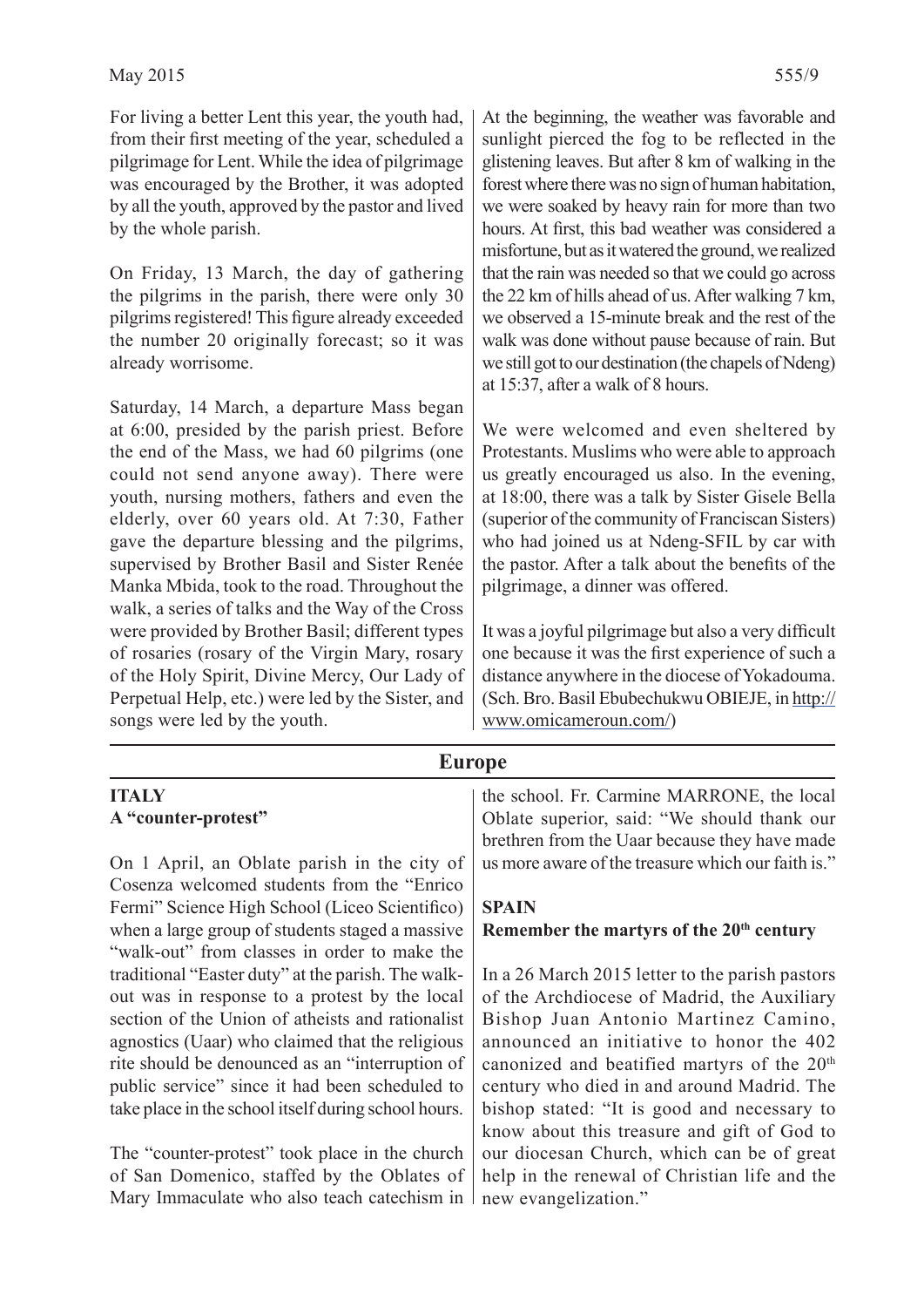Therefore, the archdiocese has created a special place in Madrid for remembering these martyrs: in the Church of the Calatravas. On 12 April, Divine Mercy Sunday, there was the dedication of two newly painted icons at altars in the church. One icon depicts St. John Paul II as "the pope of the martyrs of the  $20<sup>th</sup>$  century," and the other depicts a number of the martyrs: priests, sisters, other religious and laity. There is also a publication where one finds a map to the burial sites of all the martyrs (Guía "Memoriae martyrum". Los santos mártires del siglo XX en Madrid, BAC, Madrid 2015)

Among the martyrs pictured, there is Blessed Francisco Esteban LACAL, representing the 22 Oblates of Mary Immaculate martyred in 1936: priests, Brothers and scholastics from Pozuelo de Alarcón (Madrid). They were beatified on 17 December 2011 in Madrid; their feast day is on 28 November.

## **Latin America**

#### **URUGUAY A new community in Rodó**

About 3 years ago, during the annual retreat of the Delegation of Uruguay, while on a pilgrimage to the Shrine of the Virgin of the Thirty-three at Florida, we Missionary Oblates asked ourselves: why not ask the Virgin to help to found a new community? In reality, there were not many of us, but we trusted in the fact that the good God would provide. Maybe it's only an anecdote, but I am convinced that it was at that moment that a new foundation began.

Opening a new community is not at all easy. First of all, one must understand the purpose. We must not forget that we Oblates have been called to evangelize the poor in community. Then we must see what the diocese is planning and consider whether we have the personnel available for the activity. A lot of things have to come together for a common goal and we had to discover where God wanted to lead us.

What seemed important right from the start was the openness of the bishop of Mercedes. He proposed that we establish a community for the missionary animation of the diocese: certainly a challenge but an interesting one, to return to our origins. The clergy also seemed interested in our missionary work and in our presence as religious in the diocese. After having consulted the entire delegation, the response was positive and it was necessary to pick a place.

We were looking for a place to establish the community that would be at the center of the diocese so we could get around quickly, a place

that did not require the work of a big parish that would have taken us from our principal activity. The place suggested by the bishop was a town some 200 km from Montevideo called José Enrique Rodó, better known as Rodó. This place had been taken care of for 40 years by an Italian priest "fidei donum" who had recently died. This missionary devoted his life for the people, especially setting up important services. Besides having well-furnished chapels, he provided wedding dresses for women who wanted to get married but who were too poor to buy; he had a radio station; he broadcast the mass on the local television station, etc.

After his death, the town had a supply priest for a few months. We arrived in January of this year and we immediately began to establish first contact with the people of the place and with the pastoral workers of the neighboring areas. For us Oblates, it is a big challenge that requires the collaboration of everybody. Right now, we are 13 missionaries in Uruguay, but it is a challenge that feels like a new beginning, a new life.

We now have two Oblates on site, Fr. Agostino IADEROSA and Fr. Stefano CARTABIA, and we hope to have a third one soon. We have already scheduled two missions for this year and a youth mission in 2016 for the youth of the diocese. It's a big step for our little delegation. It is helping us to prepare for the bicentennial of the foundation of the Oblates; it gives us a desire to renew ourselves and to keep alive the legacy of Saint Eugene and of the Oblates who have preceded us. It helps us to be a Church "on the go", such as Pope Francis is requesting, so as to pass on the joy of the Gospel. (Fr. Jorge ALBERGATI)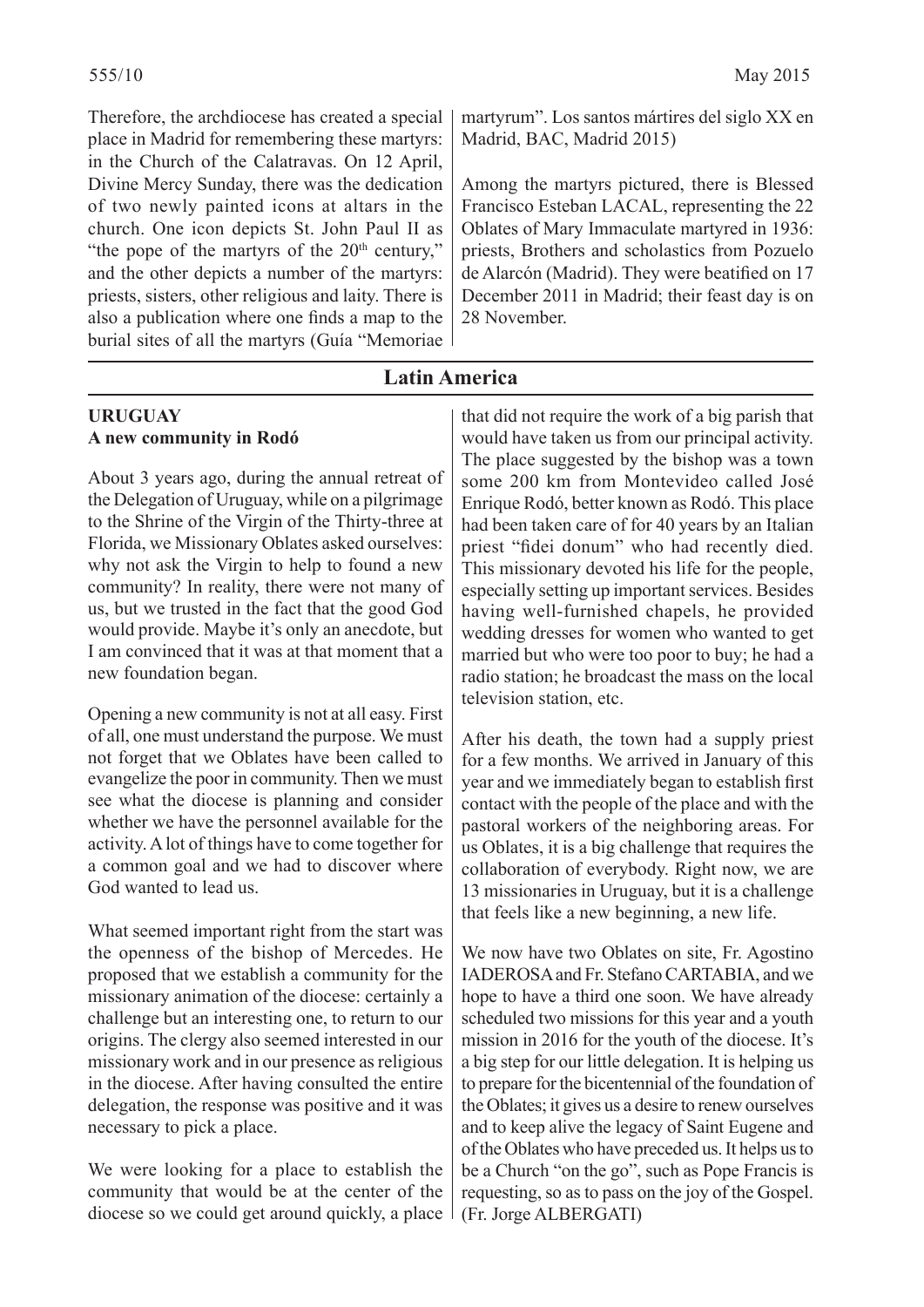### **Asia-Oceania**

## **PHILIPPINES**

#### **Cardinal Orlando Quevedo comments on Cardinal George's death**

To me Francis was first a friend and a brother-Oblate. Becoming a Bishop, and Archbishop, and Cardinal, he continued to be simply a friend whom I could chat and banter with.

This was so when we first met as scholastics in Washington, D.C., in the summer of 1963. We had just finished our third year of Theology. He in Ottawa and I, in Washington, D.C. What struck me about him were his sharp piercing eyes that looked at me as though I was the only person in the room with him. Those eyes were the windows of his mind and heart. He had a keen penetrating mind, whose grasp of culture, philosophy and theology, even as a scholastic, would later unfold onto the public stage.

About Francis I once told this story to Chicago Catholic faithful gathered at the First Archdiocesan Festival of the Catholic Faith.

I told them about the deep humanity of their shepherd. It was summer in Washington, D.C., the eve of the final examinations at the Catholic University of America. Francis was doing a Master's in Philosophy. I was into European Diplomatic History. The other Oblate scholastics had gone up to their rooms to study. Francis and I stayed behind to watch the Miss Universe Contest on TV. It was a long, drawn-out event. I wanted to watch till the end because the Philippine beauty candidate was a semifinalist. He also wanted to stay for the final result. At the end we both went to sleep around midnight without studying for the finals. Miss Universe first, summer studies second. But not really, for I am certain that he got grades of A for his Philosophy subjects that summer.

He was genuinely a brilliant philosopher and an outstanding theologian, an intellectual of the first degree.

At the canonization of our Founder, St. Eugene de Mazenod, Fr. Marcello ZAGO, the Superior General, organized a brief symposium for Oblate Bishops from around the world. He asked me to present a brief view of the Church in Asia.

To present the vision of Church in Asia I pointed out the rich mosaic of Asian cultures, Asia as the cradle of ancient religions, and the massive poverty of the Asian continent. Given this pastoral context, the vision of the Church in Asia, I said, was evangelization by way of a triple dialogue - inculturation or dialogue with cultures, inter-religious dialogue or dialogue between Asia's major religious and philosophical traditions, and integral human liberation or dialogue with the poor peoples of Asia. Francis approached me during coffee break and told me, to my total surprise, that it was the first time he understood why dialogue was so imperative in Asia. In jest I told him, "Ah so after all these years you finally learned something from me!"

But, indeed, his was a scintillating intellect, ever in search of truth. And that truth was first of all the truth of God, of God's mission, our mission.

He was the Vicar General of the Congregation when he visited the Philippines. I listened to a conference that he gave the scholastics in Manila. For me, the conference was a doorway to a better understanding of St. Eugene's "missionary daring" and "evangelizing the poor." It was also a key to his missionary heart that, in the midst of formidable challenges to mission in Southern Philippines, was full of optimism, of faith and trust in Jesus. The depth of his conviction was most certainly the fruit of personal prayer before the Lord.

The last time I met Francis was when I visited him last year. He was in relatively better health as he conducted the Chicago priests' assembly. He asked me to speak to the priests. I spoke briefly about the work for peace in the Archdiocese of Cotabato. But I noticed how difficult it was for him to walk even for a short distance. He spoke then quite casually about the doctor's prognosis that his days were numbered. I realized that we might not see each other again.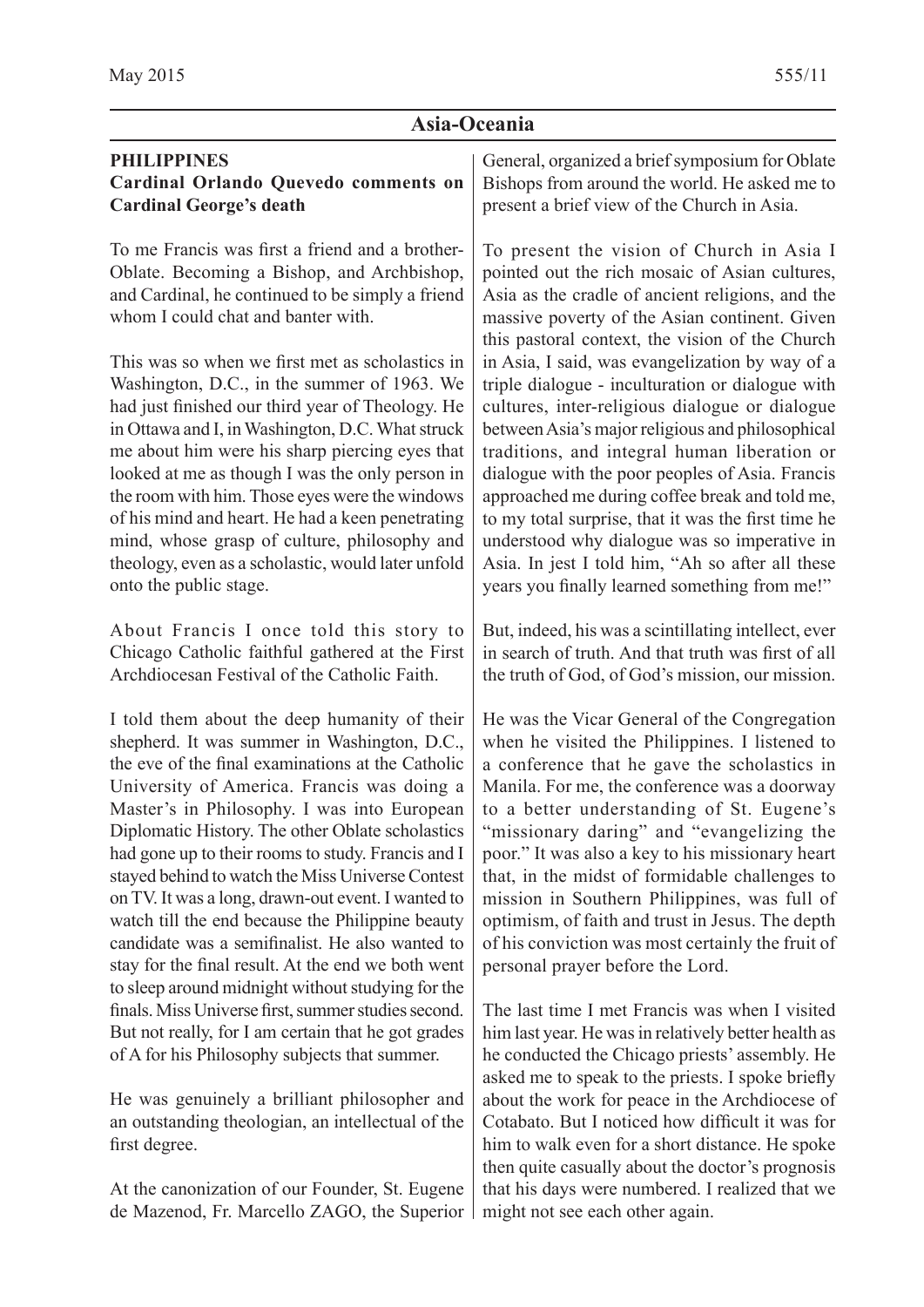Today I heard that the Lord had finally called Francis to his bosom. I started my homily at the priestly ordination of six Jesuits at the Ateneo de Manila with Francis in mind. I said that while I would speak about Jesus the eternal High Priest, I also had in mind an icon of Jesus the Good Shepherd, a great priest, a missionary Oblate, a Cardinal, a friend, who was at home in the great urban centres of the world as well as in the poor rural missionary peripheries of South America, Africa, and Asia. As I mentioned the name of Francis, I had to pause to control my voice.

Francis, my dear friend, my brother Oblate, even as we pray for you, commend us to the Lord, to our Blessed Mother, and to your namesake, St. Eugene.

## **COLOMBO Mazenod Youth teaches with stickers**

As a means of informing society, the Marketing Team of the Mazenod Youth has initiated an awareness programme against drugs, alcohol, pornography and smoking. The youth have decided to distribute stickers on the danger of these things.

As the first step, they started the campaign at an Oblate parish, Mattakkuliya, Colombo. It was a successful effort. The Mazenod Youth pasted stickers of awareness on three-wheelers, public buses and shops in the parish. A good number of people, regardless of their religion and ethnicity, collaborated in carrying out the campaign without any hindrance.

The team members have decided to go to another place in the diocese of Chilaw, the village of Sirigampola. The parish priest is very much enthusiastic and cooperative with the mission. His personal involvement in the Diocesan Alcoholic Anonymous programme is an added reason for his openness to this awareness campaign.

It is essential to address these issues and instruct the youth of the villages regarding the dangers of drugs, alcohol and other threats. It is interesting and encouraging to note that other youth in society constantly encourage the Mazenod Youth to intensify and continue their efforts with these issues.

## **PAKISTAN Providing for our security**

After the gruesome events in Youhanabad, Lahore, on 15 March 2015, where a couple dozen faithful were massacred in the church compound by twin suicide attacks, injuring a number of people, and following the extreme reaction of some of the Christians, the fear factor has gripped every Christian settlement, Christian installations, churches, religious houses, seminaries and Christian schools.

The government had already imposed measures to protect vulnerable places from the clutches of terrorists and extremist groups; these became more common at Christian installations after the events at Yohanabad.

The Oblates in Pakistan have three formation houses: in Karachi (scholasticate), Lahore (philosophate) and Multan (juniorate) and a small school in the desert in Derekabad. The law enforcement agencies have firmly advised us too that our installations be safeguarded by raising parapet walls as high as eight feet (2.4 m), with spiral barbed wire three feet high (1 m) atop the walls. Part of this security measure includes the installation of closed-circuit TV cameras with recording devices.

We are grateful to the Oblate Superior General, the Treasurer General, the regional Councilor for Asia Oceania and the members of the General Administration for helping us attend to these precautionary measures. The Delegation of Pakistan also sincerely thanks the regional units who helped us at the hour of our need. (Pak Bulletin, January-April 2015)

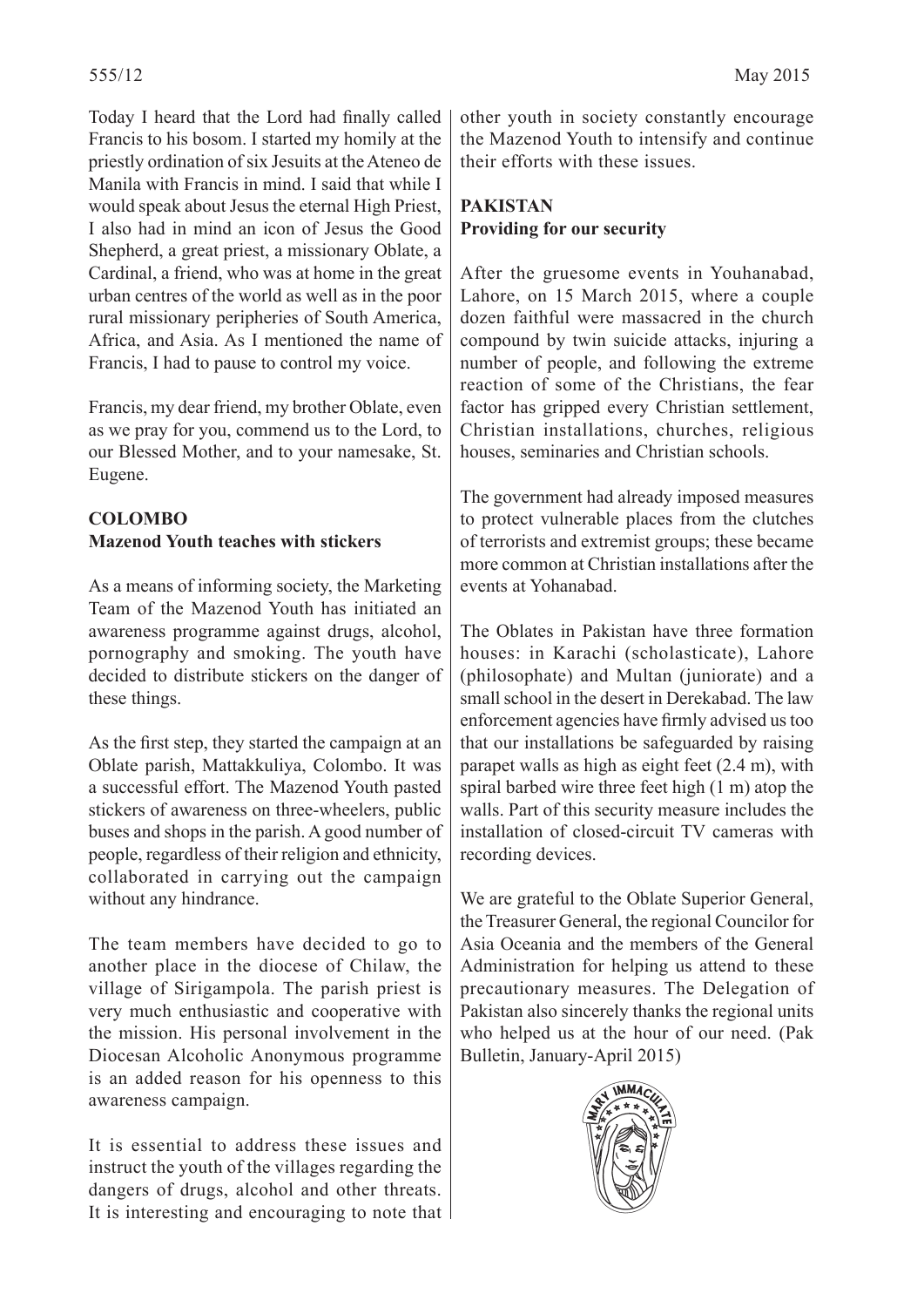# **Anniversaries for June 2015**

| <b>70 Years of religious life</b> |       |                              |                        |  |
|-----------------------------------|-------|------------------------------|------------------------|--|
| 1945.06.29                        | 07962 | Fr. Maurice Hemann           | Philippines            |  |
| <b>70 Years of priesthood</b>     |       |                              |                        |  |
| 1945.06.01                        | 07437 | Fr. Robert Lechat            | Notre-Dame-du-Cap      |  |
| 1945.06.10                        | 07143 | Fr. Edmond Turenne           | Lacombe                |  |
| <b>65 Years of priesthood</b>     |       |                              |                        |  |
| 1950.06.16                        | 08172 | Fr. François Buteau          | Notre-Dame-du-Cap      |  |
| 1950.06.16                        | 07618 | Fr. Rosaire Langelier        | Notre-Dame-du-Cap      |  |
| 1950.06.29                        | 08040 | Fr. Richard Haslam           | Anglo-Irish            |  |
| 1950.06.29                        | 07740 | Fr. John Patterson           | Natal                  |  |
| 60 Years of religious life        |       |                              |                        |  |
| 1955.06.24                        | 10645 | Bro. Marcel Michaud          | Notre-Dame-du-Cap      |  |
| <b>60 Years of priesthood</b>     |       |                              |                        |  |
| 1955.06.04                        | 08888 | Fr. Thomas Brown             | <b>Brazil</b>          |  |
| 1955.06.04                        | 08895 | Fr. Arthur Craig             | <b>United States</b>   |  |
| 1955.06.05                        | 08854 | Fr. Robert Kelly             | Lacombe                |  |
| 1955.06.05                        | 08739 | Fr. John McCann              | Lacombe                |  |
| 1955.06.17                        | 08868 | Fr. Lucien Bouchard          | <b>United States</b>   |  |
| 1955.06.17                        | 08690 | Fr. Francis Demers           | <b>United States</b>   |  |
| 1955.06.18                        | 08896 | Fr. Daniel Lafrance          | Lacombe                |  |
| 1955.06.26                        | 08919 | Fr. Marek Czyzycki           | Assumption             |  |
| 50 Years of religious life        |       |                              |                        |  |
| 1965.06.13                        | 11671 | Fr. Charles Borski           | <b>United States</b>   |  |
| 1965.06.13                        | 11674 | Fr. Ramiro Cortez            | <b>United States</b>   |  |
| 1965.06.13                        | 11670 | Fr. Gilberto Piñón Gaytán    | General Administration |  |
| 1965.06.13                        | 11768 | Fr. William Zapalac          | <b>United States</b>   |  |
| <b>50 Years of priesthood</b>     |       |                              |                        |  |
| 1965.06.05                        | 10660 | Fr. Andrzej Grzesiak         | Poland                 |  |
| 1965.06.05                        | 10809 | Fr. Antoni Mendrela          | Assumption             |  |
| 1965.06.05                        | 10808 | Fr. Ludwik Spalek            | Poland                 |  |
| 1965.06.13                        | 10924 | Fr. Edward MacNeil           | Lacombe                |  |
| 25 Years of religious life        |       |                              |                        |  |
| 1990.06.05                        | 13281 | Fr. Benjamin John Bosco Gali | India                  |  |
| <b>25 Years of priesthood</b>     |       |                              |                        |  |
| 1990.06.09                        | 13016 | Fr. Carlos Alarcon           | <b>United States</b>   |  |
| 1990.06.17                        | 12989 | Fr. Alexandre Sistenich      | Belgium & Holland      |  |
| 1990.06.17                        | 12728 | Fr. Andrzej Stendzina        | Lacombe                |  |
| 1990.06.19                        | 12879 | Fr. Kazimierz Bielak         | Poland                 |  |
| 1990.06.19                        | 12887 | Fr. Krzysztof Czepirski      | Poland                 |  |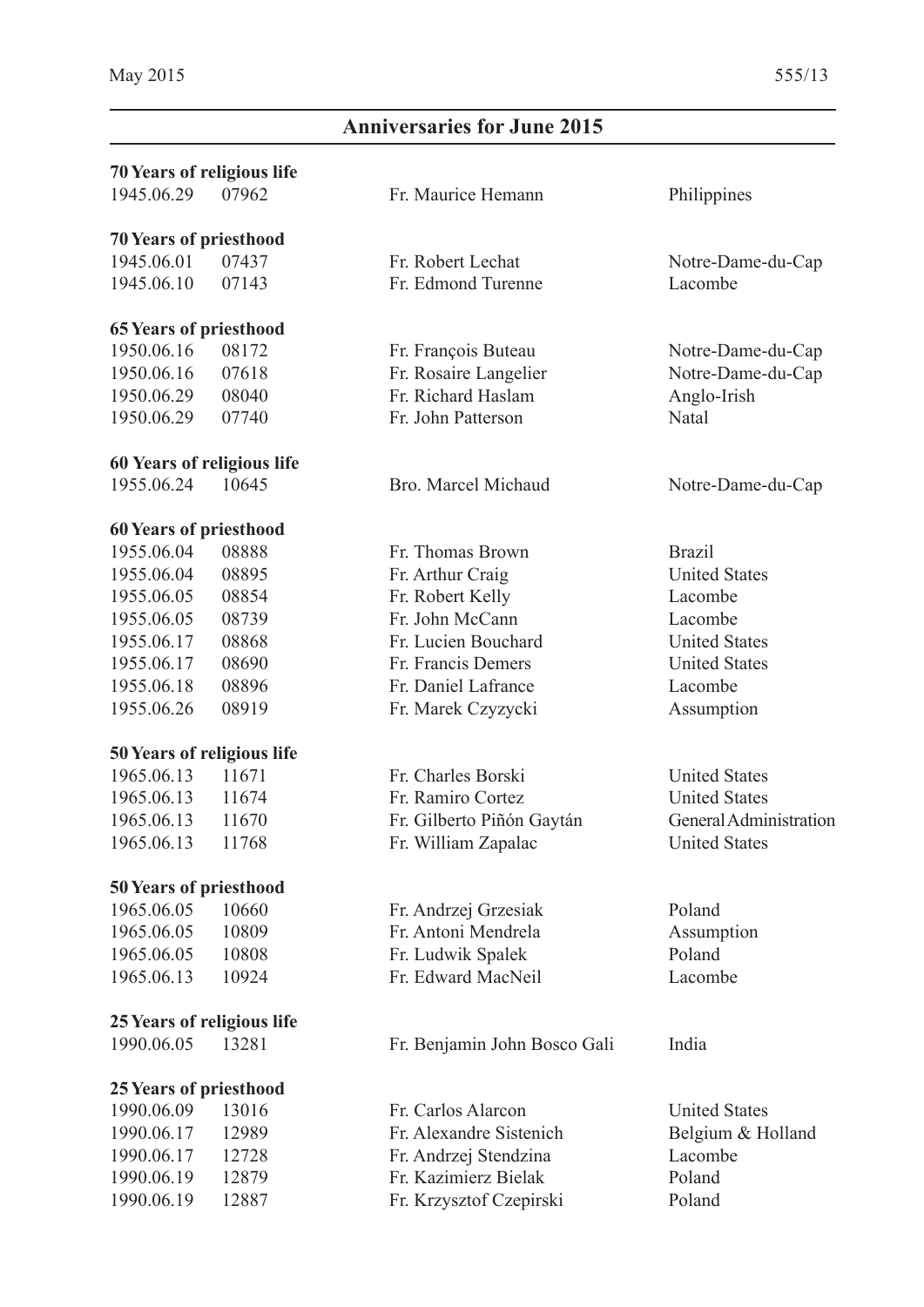| 1990.06.19 | 12880 |
|------------|-------|
| 1990.06.19 | 12886 |
| 1990.06.19 | 12885 |
| 1990.06.19 | 12883 |
| 1990.06.19 | 12873 |
| 1990.06.19 | 12881 |
| 1990.06.19 | 12878 |
| 1990.06.19 | 12889 |
| 1990.06.19 | 12888 |
| 1990.06.19 | 12892 |
| 1990.06.19 | 12730 |
| 1990.06.19 | 12882 |
| 1990.06.19 | 12912 |

Fr. Adam Filas Assumption 1991. Fr. Tadeusz Kal Poland 1990.09 Nieslaw Tony Krotki Lacombe<br>1991.06.19 12886 Er. Stanislaw Kubis Fr. Stanislaw Kubis Fr. Piotr Lepich Poland Fr. Roman Majewski Poland 1990.06.19 12878 Fr. Zbigniew Matejek Poland Fr. Marek Modrzewski Poland Fr. Krzysztof Pabian Poland 1990.06.19 12892 Fr. Pawel Ratajczyk Poland 1990.06.19 12730 Fr. Andrzej Sowa Assumption 1990.06.19 12882 Fr. Krzysztof Trocinski Cameroon 1990.06.19 12912 Fr. Kazimierz Zdziebko Poland